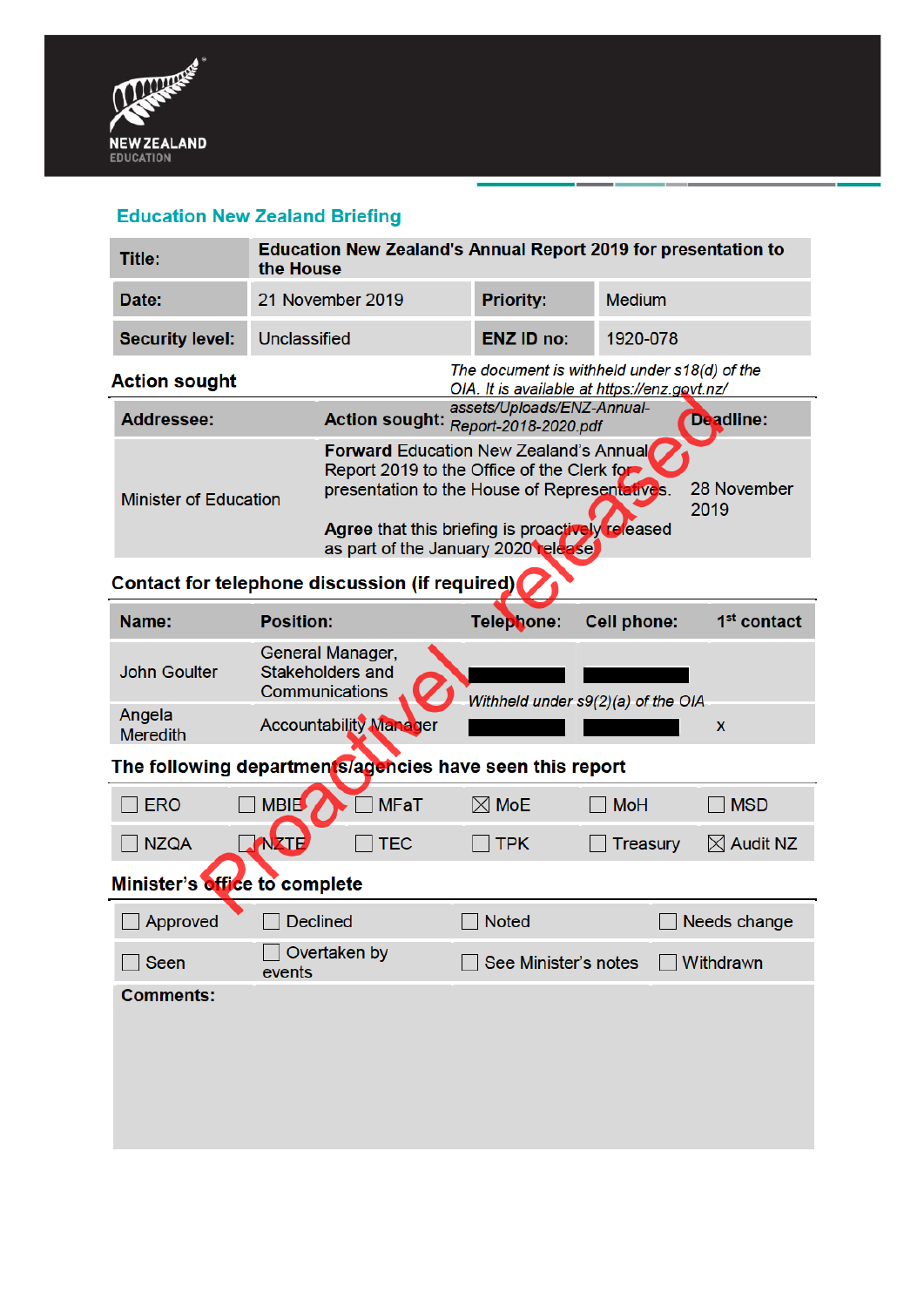

# **Education New Zealand Briefing**

| Title:                              | Education New Zealand's Annual Report 2019 for presentation to<br>the House |                   |               |  |  |
|-------------------------------------|-----------------------------------------------------------------------------|-------------------|---------------|--|--|
| Date:                               | 21 November 2019                                                            | <b>Priority:</b>  | <b>Medium</b> |  |  |
| <b>Security level:</b> Unclassified |                                                                             | <b>ENZ ID no:</b> | 1920-078      |  |  |

### **Recommendations**

Education New Zealand recommends that you

a. forward Education New Zealand's Annual Report 2019 to the Office of the Clerk for presentation to the House of Representatives no later than 28 November 2019

**Agree / Disagree** 

b. agree that this briefing is proactively released as part of the January 2020 release

AVE

**Agree / Disagree** 

**John Goulter** General Manager, Stakeho ders and **Communications Education New Zealand** 

**Hon Chris Hipkins Minister of Education** 

 $\mathcal{L}$  $\mathcal{L}$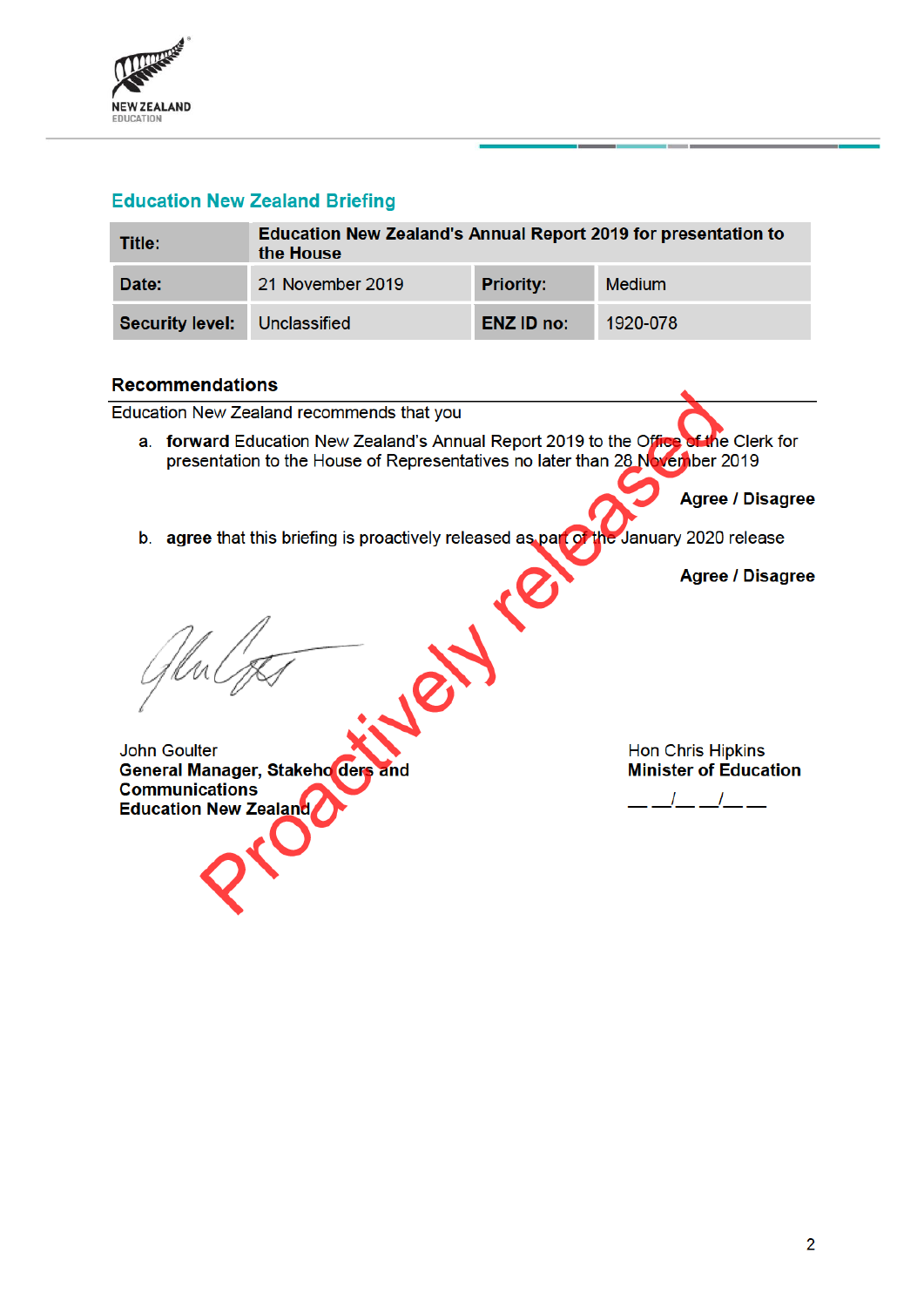

## **Purpose**

1. Education New Zealand (ENZ) requests that you present its Annual Report 2019 to the House of Representatives. This is achieved by forwarding copies and a pdf of the Annual Report to the Office of the Clerk for presentation to the House of Representatives (the House).

# **Background**

- 2. The Annual Report 2019 has been developed based on ENZ's Statement of Intent 2018- 2022 and Statement of Performance Expectations 2018-2019.
- 3. The Ministry of Education, our monitoring agency, reviewed a draft of the report and provided feedback on the draft report.
- 4. Audit New Zealand completed their year-end audit of ENZ and the final audit opinion is included in the Annual Report (pages 59-62). ENZ's Board p ovided feedback on drafts of the Annual Report and approved the final version of the Annual Report on 31 October 2019. example the drawing spency, reviewed a draft of the relationship of Education, our monitoring agency, reviewed a draft of the first dredback on the draft report.<br>
ENZ and the mual Report (pages 59-62). ENZ's Board protocol

### **Impact and output measures**

- 5. ENZ achieved one of its six impact measures and its eight output measures in 2018- 2019. Two impact measures were not achieved, one impact measure was partly achieved, one measure is not on track to achieve its 2021/22 target and a new baseline was established for one impact measure.
- 6. The first impact measure not achieved relates to the number of international students enrolled to study outside Auckland. The result was flat as the number of international students outside Auckland was 49,244 in 2018 compared to 49,414 in 2017 (a 0% change).
- 7. The second measure not achieved related to the economic value per international student. The resut was flat as ENZ estimated that the economic value per international student was \$39 000 in 2018 compared to \$39,290 in 2017.
- 8. The measure partly achieved relates to international satisfaction with their overall experience. This was achieved for the university sector while it was not achieved for the institutes of technology and polytechnics sector.
- 9. The impact measure that is not on track to be achieved in 2021/22 relates to the percentage of prospective students in priority markets<sup>1</sup> who rank New Zealand in the top three preferred countries. Decreases in preference among prospective students from India, Viet Nam and Germany offset increases in preference among prospective students from China and Thailand.
- 10. A new baseline was established for the awareness of the contribution of international education to New Zealand. In 2018/19 ENZ developed an improved survey which

<sup>1</sup> The priority markets were Brazil, Chile, China, Colombia, European Union, India, Indonesia, Japan, Korea, Malaysia, the Philippines, Saudi Arabia, Thailand, United States of America and Viet Nam.